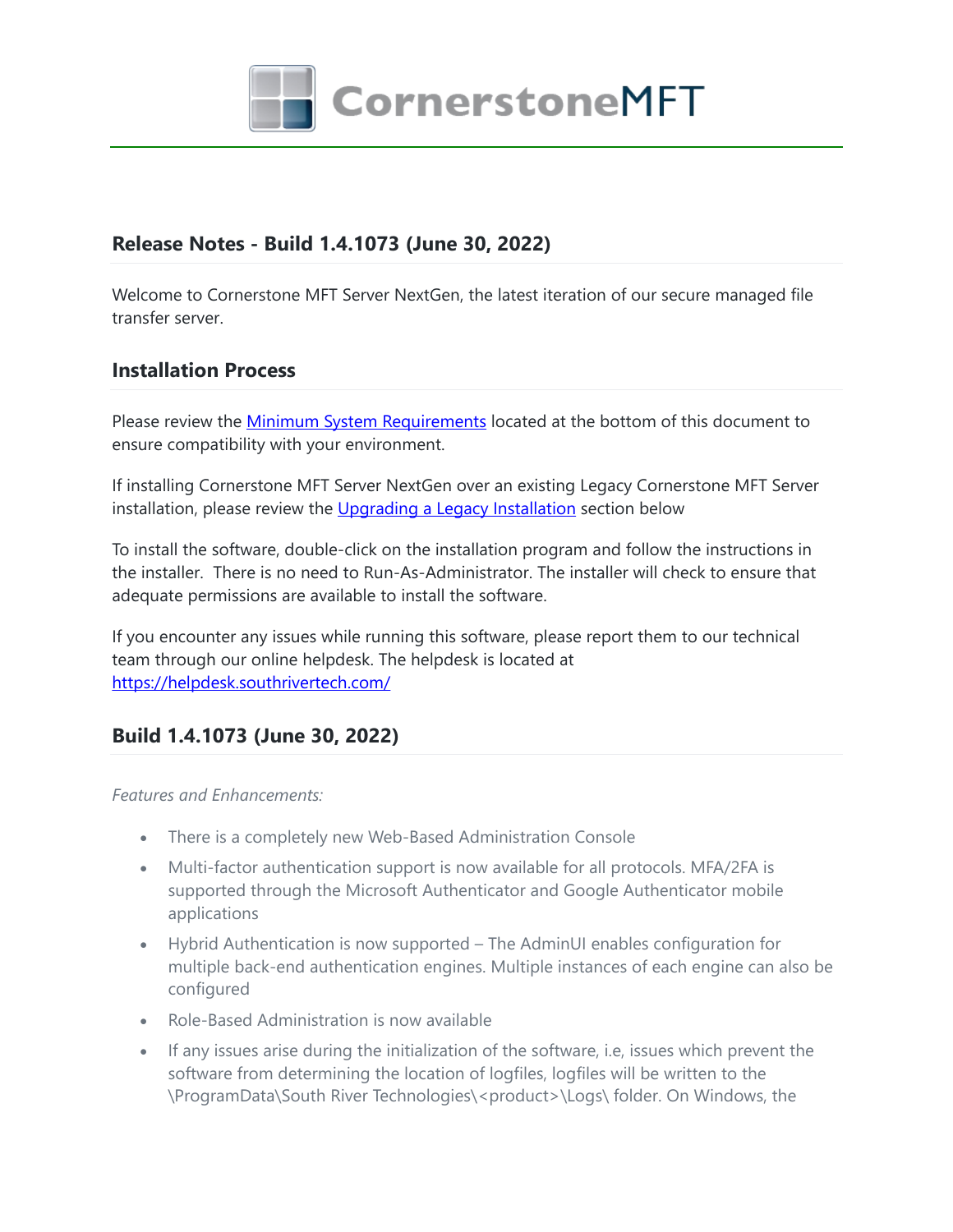

\ProgramData\ folder is hidden by default under Windows Explorer. The installer will now allow for the selection of the intallation folder on the local computer

- [NX-I699] The `Break On Error` action has been replaced with a `Break on Error` field in each individual Action to allow for more granular control of action processing
- [NX-I606] The HTTP `Host Header` is now set to a default of the local computer name instead of remaining empty after a server creation

#### *Bug Fixes:*

- [NX-I698] the Push/Pull action has been modified to handle cases where PowerShell limits script execute based on policy
- [NX-I695] The PGP Encrypt/Decrypt File Action was missing some fields allowing for the configuration of the target output path and filename
- [NX-I692] The PGP Encrypt/Decrypt File Action failed to fire if PGP was not enabled at the system level
- [NX-I688] The AdminUI could throw a memory error on the user level Directory Access tab if the user did not have an ACL for their home directory
- [NX-I686] & [NX-I622] Users were able to upload files into the *Shared With Me* and *My Shares* folders
- [NX-I669] When modifying a Virtual Folder in the AdminUI, any changes to the Actual Path were being ignored
- [NX-I665] Password Complexity options were not being saved properly in the AdminUI
- [NX-I650] & [NX-I621] Canceling out of a QuickSend process could display a Path Not Found error and could leave the files in the Quick Send Data folder
- [NX-I610] When sharing a file with an Ad-Hoc user, if the user tried to reset their password, the QuickLink would be lost
- [NX-I482] Ad-Hoc user accounts were permitted to log in over SFTP and other protocols
- [NX-I425] Ad-Hoc user accounts were being created as Native user accounts
- [NX-I402] The PGP feature was ignoring the Exclusion List

## **Known Issues**

Stopping and restarting the NextGen service should correct the issue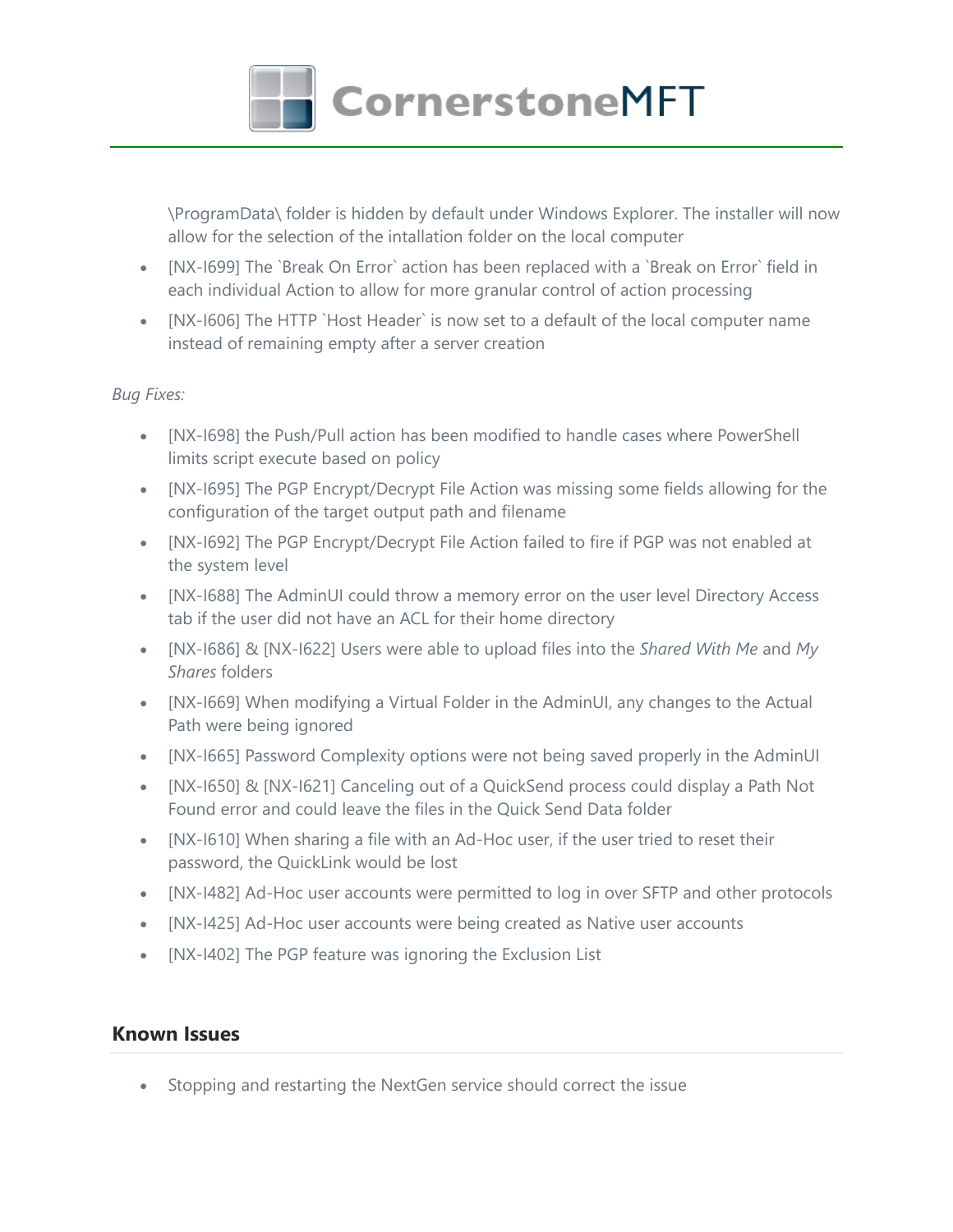

- [NX-I645] The Events Manager may fail to trigger some Login events
- [NX-I616] When using the ADSI connector and requiring the Domain Suffix for login, the login will sometimes fail to authenticate.
- [NX-I615] When using the LDAP connector, the list of users may fail to appear due to caching performance.
- [NX-I572] Changes made to the configuration under a clustered farm environment may not propigate to all nodes promptly
- [NX-I566] ADSI or LDAP connectors are not as fast to authenticate a user as the native connector

## **Minimum System Requirements**

- The Web-based Admin Console and the WebUI require the latest versions of Microsoft Edge, Google Chrome, or Mozilla Firefox. *Microsoft Internet Explorer (IE) is not supported*
- 64-Bit Windows 10 Professional or later (32-bit is not supported)
- 64-Bit Windows Server 2016 or later (32-bit is not supported)
- A 2Ghz Pentium class processor is required, multi-core is recommended
- 8GB of RAM is required, 16GB is recommended for production systems
- TLS 1.3 support is only available under Windows Server 2019 and Windows Server 2022

# **Upgrading a Legacy Installation**

When upgrading over a Legacy Cornerstone MFT Server installation, the Cornerstone MFT Server NextGen installer will create a full backup of the Legacy configuration including the domain configuration, each server configuration with groups and users.

On Windows, backups will be stored under the folder

\ProgramData\South River Technologies\SrxServer\Backups\

Once the installer has installed Cornerstone MFT Server NextGen, it will optionally import the configuration information from the Legacy installation.

NOTE: Although no modifications are made to Legacy Cornerstone MFT Server installation, the Cornerstone MFT Server NextGen installation program will stop the Legacy Cornerstone MFT